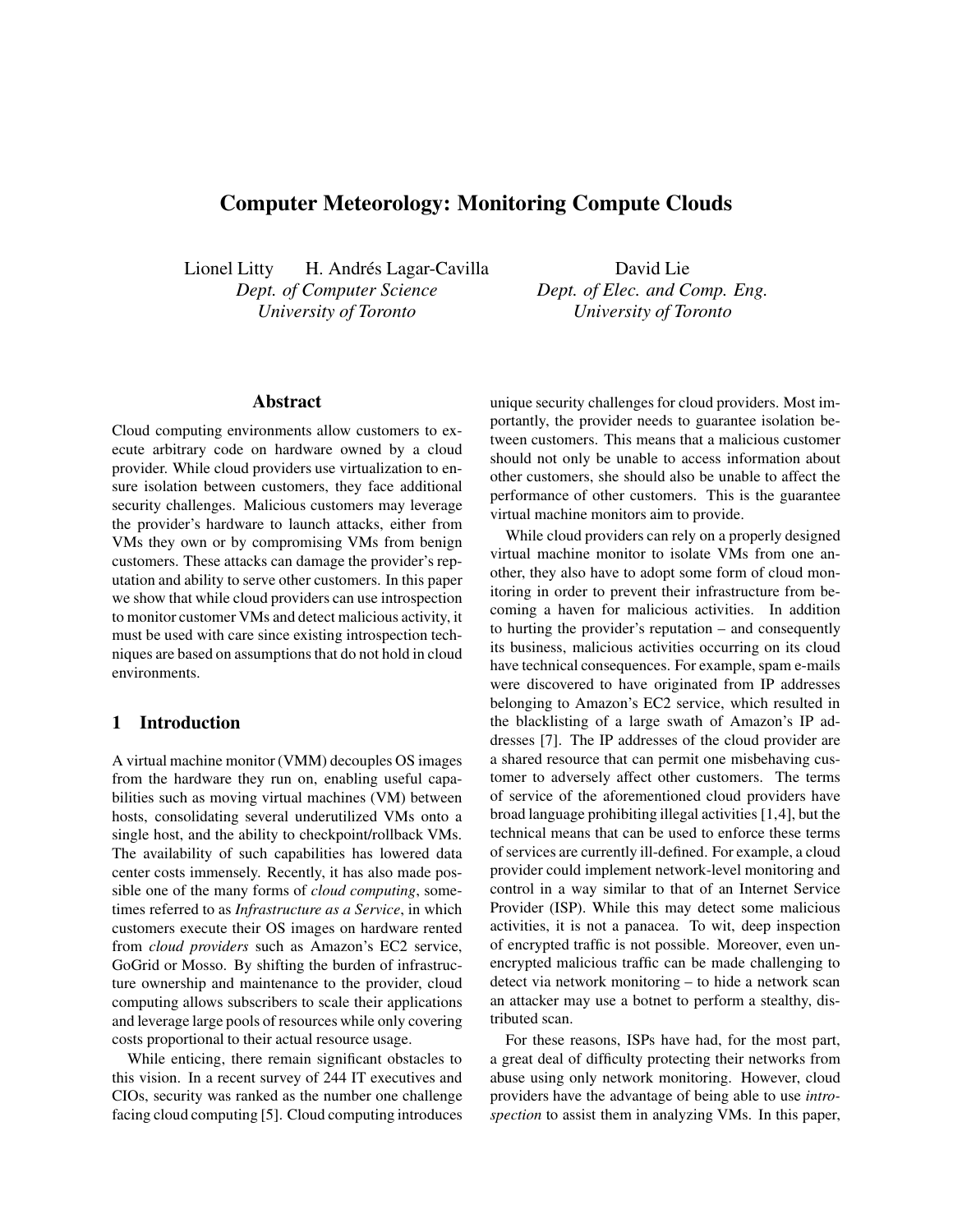we explore to which extent VM introspection techniques can be used to monitor cloud customer VMs for signs of misbehavior. While introspection has been extensively studied in the literature [2, 3, 6, 8, 9], previous introspection systems assumed that the guest VM and the VMM were owned by the same principal, making it easier for the administrator to use knowledge they have about the guest VMs to tune VM introspection. This is not the case for a cloud provider, who would ideally like to place as few restrictions on the customer VMs as possible. The cloud provider faces a significantly different introspection problem because it can make very few assumptions about the operating system version and configuration of its customer's VMs. As a result, a cloud provider must be very conservative about how it interprets its monitoring state, for fear of incorrectly labeling a benign customer as malicious.

To help map research opportunities, we propose a taxonomy of existing introspection techniques and examine their limitations. We propose tamper-evident, architectural monitoring as a first step towards improving the applicability of introspection to the cloud setting. However, other solutions exhibiting the same characteristics are needed to provide a complete solution. Failing that, introspection will be of limited use to cloud providers and they will have to primarily resort to network monitoring for their monitoring needs.

### **2 Introspection**

A VM typically contains an enormous amount of code and data. To make introspection tractable, it makes sense to adopt a reductionist approach that seeks to divide a VM into smaller, manageable components and analyze them individually. Since a running VM can naturally be conceived of as a set of processes collaborating to perform tasks, the process boundary is a natural way of compartmentalizing events in a VM. This approach also follows naturally from the OS's attempt to isolate untrusting principals into separate processes. We will not discuss here reverse-engineering running code to try to determine its intent. Instead, we envision that the cloud provider will rely on establishing the identity of the code running in a process (e.g., Apache or MySQL) to formulate policies. Having identified individual processes, introspection can then be used to observe unencrypted traffic in the memory of the process. Likewise, distributed port scanning can be detected by observing that known malicious software is executing in a customer VM.

The capabilities of introspection are determined by the nature of the VMs being monitored. In this paper, we distinguish between the two types of VMs: *Non-malicious VMs* may be vulnerable to attacks, but have not yet been compromised. *Malicious VMs* may either belong to malicious customers or be originally non-malicious VMs that have been taken over by a malicious attacker. While the idea of a VM as a set of distinct processes that can be analyzed separately is attractive, a malicious VM can easily blur the boundaries between processes, defeating a reductionist approach. Attackers who gain administrative privileges in a commodity OS are usually able to circumvent the process-level protections implemented by the OS. For example, an attacker can use the ptrace debugging facility on Linux to manipulate the memory and alter the behavior of another process. Nearly every other operating system (including Windows) provides such powers to an attacker who gains administrative control. As a result, a reductionist approach is only applicable to non-malicious VMs and malicious VMs where the attacker is able to exert only limited control over a single process. However, before an attacker fully compromises a VM, they initially control only a single process, affording the cloud provider a window of opportunity to detect that the VM has transitioned from non-malicious to malicious. This window will close once the attacker has gained sufficient control of the VM to defeat monitoring.

Ideally, monitors that use introspection should be able to detect this transition from a benign to a malicious state. To do this, we require them to be *tamper-evident*, meaning that the monitor will either report complete and accurate information, or it will report that the information is incomplete. This means that an attacker controlling the VM cannot fool a tamper-evident monitor into reporting misleading information. A tamper-evident monitor is thus useful in its capability to detect transitions to a potentially malicious state, and in its ability to not be mislead by an attack. Monitors that are not tamper-evident are still useful: they report accurate information for non-malicious VMs. In addition, they may also report accurate information for compromised VMs when the attacker is unaware of the existence of the monitors, or when the attacker has only gained partial control of the VM being monitored.

#### **3 Introspection Approaches**

Several approaches can be used to bridge the semantic gap [2] and monitor the activity of cloud VMs. Below, we examine four representative introspection approaches and their limitations: host-based agent, trap and inspect, checkpoint and rollback, and architectural monitoring. We examine these approaches along three axes: power, unintrusiveness and robustness.

We define the *power* of an approach as the scope of VM events it can monitor as well as its ability to interpose on specific events. The *unintrusiveness* of an approach characterizes how much disturbance it introduces in the monitored VM. Lastly, the *robustness* of an ap-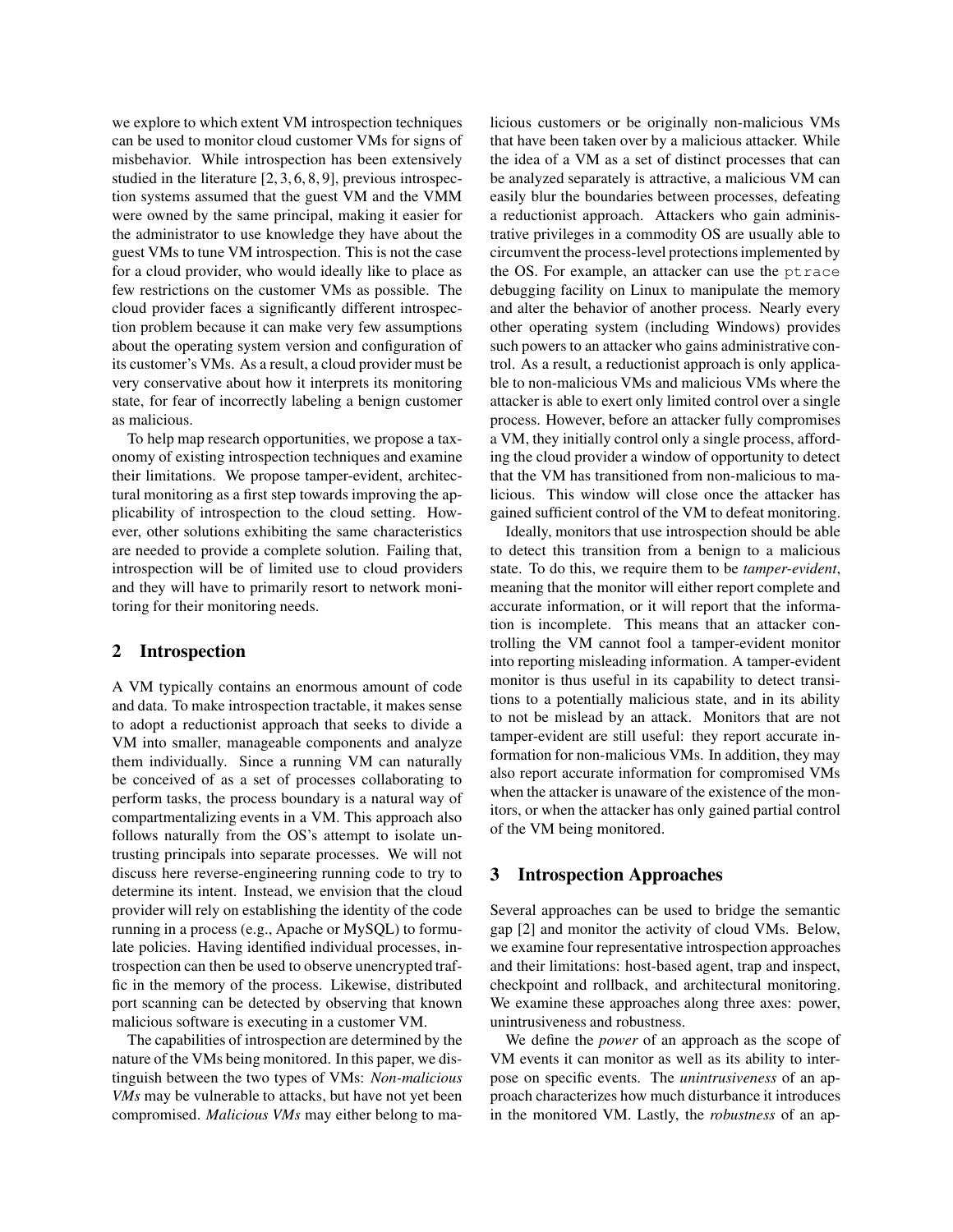|                      | Power       | Unintrusive- | Robust-     |
|----------------------|-------------|--------------|-------------|
|                      |             | ness         | ness        |
| Host agent           | Good        | Poor         | Good        |
| Host agent w/ driver | <b>Best</b> | Worst        | Poor        |
| Trap/Inspect         | <b>Best</b> | Good         | Worst       |
| Checkpoint/Rollback  | <b>Best</b> | Good         | Poor        |
| Architectural        | Poor(?)     | Good         | <b>Best</b> |

Table 1: Capabilities of introspection techniques

proach depends on the nature of the assumptions made about the monitored VMs and how likely these assumptions are to hold. This includes robustness to different versions of an OS or even different OSs, as well as robustness to OS modifications as a result of an update, the introduction of new code in the form of a module or even malicious changes aimed at evading the monitoring. Table 1 summarizes the techniques studied in this section in terms of these three properties.

## **3.1 Host-based Agent**

A host-based agent is an application that runs within the context of the monitored VM, either in user-space or as a kernel module. The cloud provider can ask customers to install the agent on all their VMs. Alternatively, the provider can inject that agent in any VM that is instantiated on the cloud. Since it runs in the VM context, the agent can use the OS API to acquire information about the VM. Furthermore, if the OS provides hooks to be notified upon certain events, the agent can leverage them to monitor changes in the VM. An agent can even extend the kernel by adding its own hooks.

This is the most intrusive approach. It breaks the boundary separating the provider realm from the customer realm, thus creating undesirable coupling between the two. Asking the customer to install an agent is burdensome and requires cooperation from a potentially incompetent or undisciplined customer. It also hampers cloud interoperability because it forces the customer to install an agent for each cloud provider it uses. The alternative, injecting an agent in an unknown VM, is unreliable. If the agent is injected in user space, its operation could be hampered by access control mechanisms of the customer VM, such as SELinux. Worse, it could trigger the customer's own security monitoring. Injecting the code in kernel space may ensure that the agent is not hampered by OS security mechanisms but adding code to a running kernel (and removing it when the VM leaves the cloud) is a daunting task.

Robustness and power depend on the design of the agent and the features provided by the OS. Different OSs are unlikely to provide compatible APIs for system monitoring. Furthermore, if the API provided is not sufficiently powerful, the agent will have to extend it by adding kernel code via a driver or module. This will increase the power of the approach at the cost of robustness, potentially coupling the agent to a specific version of the OS. Finally, the agent has to trust the OS to isolate it from other applications.

### **3.2 Trap and Inspect**

Trap and inspect is a less intrusive approach that consists of examining the execution of a VM from the VMM or from another VM with the help of the VMM. Compared to an agent, it has the advantage of isolating the introspection code from the introspected VM, preventing tampering with the code and avoiding interference with the execution context of the VM. It also does not interfere with cloud interoperability, since it does not modify the VM. With adequate support from the VMM, introspection code is a powerful approach that is afforded full visibility over the introspected VM. It can observe hardware events such as disk accesses and network accesses, as well as the content of memory, making it as powerful as a host agent with a kernel component.

However, to be alerted on specific events, the monitor needs to insert traps in the VM code, much like a debugger. And like a debugger, this requires additional information to locate which instructions in code memory should be replaced by traps, as well as a thorough understanding of the code. Because this trap and inspect depends on knowing minute details about the code being monitored, it is the least robust of all introspection techniques. Trap placement for access control has been shown to be a complex problem that is hard to get right [10, 11]. Moreover, bridging the semantic gap requires inspecting data structures in memory, another task that requires expert knowledge of the OS used by the VM. The complexity of trap and inspect makes it brittle in the face of skilled attackers, as we will show in Section 4.1. As a result, trap and inspect is an engineering heavy task that is closely tied to a specific version of an operating system, resulting in an approach with low robustness.

## **3.3 Checkpoint and Rollback**

To alleviate the need to understand the memory layout of the data structures of the OS of the monitored VM, checkpoint and roll back takes advantage of the VMM's ability to perform these operations on VMs. The introspection monitor can checkpoint a VM, inject code that can call any support function provided by the OS of the monitored VM and then roll back the VM to the checkpoint [6]. As a result, this approach subsumes trap and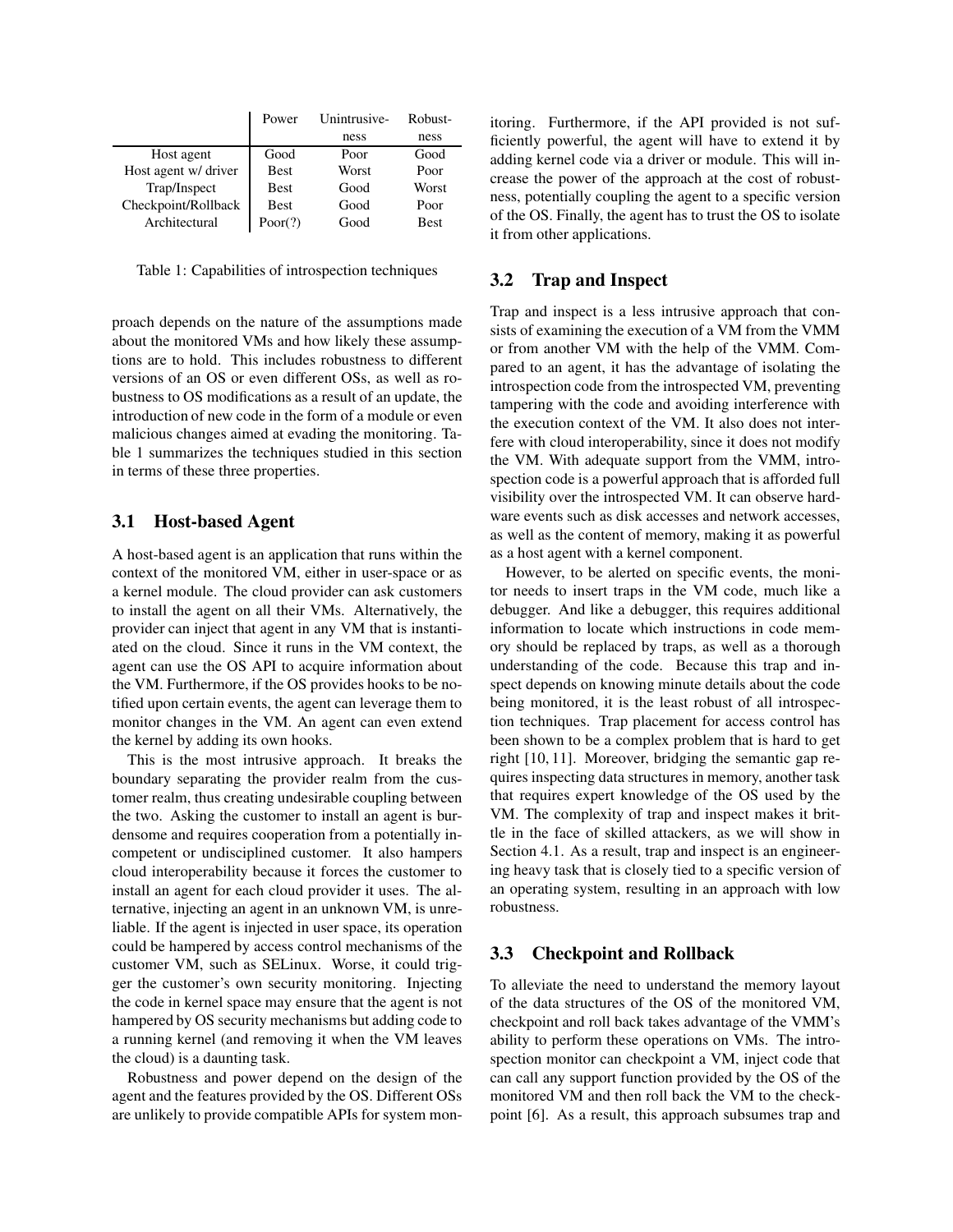inspect: it is similarly powerful while being more robust, since it can leverage OS APIs to perform queries as opposed to reverse-engineer in-memory data structures. However, checkpoint and roll back still relies on traps to be invoked.

## **3.4 Architectural Introspection**

Architectural introspection is a new approach first proposed in [8] to increase the robustness of the previous approaches in two ways. The principle behind architectural introspection is to restrict monitoring to only welldefined interfaces that are difficult or unlikely to change. In this way, architectural monitoring achieves both robustness, because the interfaces are stable, and tamperevidence, because an attacker will have a difficult time changing that interface. Architectural introspection is both robust and unintrusive, since it only monitors stable, low-level interfaces through the VMM. For example, it may rely on interfaces such as the processor instruction set, MMU protection, executable file formats and file system layouts. These interfaces are either OSindependent or OS version-independent, a property we call *OS-agnostic*. Because monitoring is achieved by making only minimal assumptions about the OS, architectural introspection is the only introspection technique that can be tamper-evident as well. Architectural monitoring does not insert traps into the OS image, but instead relies on passively monitoring hardware events. As a result, this suggests that architectural monitoring will have weaker capabilities than other monitoring methods. Nevertheless, we believe that the power of architectural monitoring can be sufficient for cloud monitoring. We will give some examples of architectural introspection in Section 4.

## **4 Introspection Example**

In this section, we give an example of an introspection task and discuss the trade-offs between the introspection techniques. The introspection task we examine is determining which applications are being run by a customer VM, including which version of the application is being run. For example, a cloud provider could use this knowledge to determine whether a customer is running a vulnerable version of network facing software. The cloud provider could also deploy vulnerability specific network filters to protect these vulnerable applications until they are patched, which the cloud provider can also detect. Additionally, the provider could isolate VMs running only known good software with no publicly known vulnerability from VMs running known vulnerable, malicious, or/and unknown software, giving their customers stronger privacy guarantees.

### **4.1 Execution monitoring**

We begin by examining how introspection can be used to identify all running binary code in a VM. This capability is already natively provided by many operating systems. For example, the Linux kernel reports the code loaded in the address space of each process in /proc. Likewise, tools such as Process Explorer can provide the same information in Windows. Requiring the customer to install such tools and querying them from the VMM is an example of host-based agent monitoring. Note that Process Explorer requires a driver to be loaded in the Windows kernel, meaning that it belongs to the host agent with driver category. Numerous rootkits that hide the existence of entire processes have demonstrated that this approach is not tamper-evident.

Trap and inspect approaches also exist for execution monitoring [9]. As discussed above, these approaches require expert knowledge of the monitored OS. Similar to host-based monitoring, an attacker can circumvent trap and inspect monitors. Trap and inspect relies on the execution of instrumented instructions to invoke the monitor. If the attacker can insert code in the kernel (by loading a module for example), she can create new code paths that will not be monitored. We note that checkpoint and rollback introspection will be equally vulnerable to such an attacker since it also requires the execution of trap instructions to invoke the monitor.

In the case of execution monitoring, we have shown in previous work that architectural introspection can be as powerful as other introspection techniques [8]. Patagonix uses the processor MMU to receive notifications whenever binary code is executed, and identifies the code using the binary format specification. The Patagonix monitor is tamper-evident, because it never misidentifies code. If there is code that it does not recognize, either because it is malicious or because it is in a form that it cannot understand, it will report it as unidentified. The approach is OS-agnostic: any OS can be monitored, and if this OS uses an executable file format understood by the monitor, the executed code will be identified.

## **4.2 File monitoring**

Execution monitoring only tells the cloud provider what binaries are executing, but does not provide any information about interpreted or dynamically generated code. For instance, Java may be used to run Eclipse or Tomcat, and the PHP interpreter may be used to run phpBB. Once a process has been identified as an interpreter or JIT, we want to determine which files it has read to allow decision making based on the scripts or byte-code it is executing.

Just as with execution monitoring, a variety of host